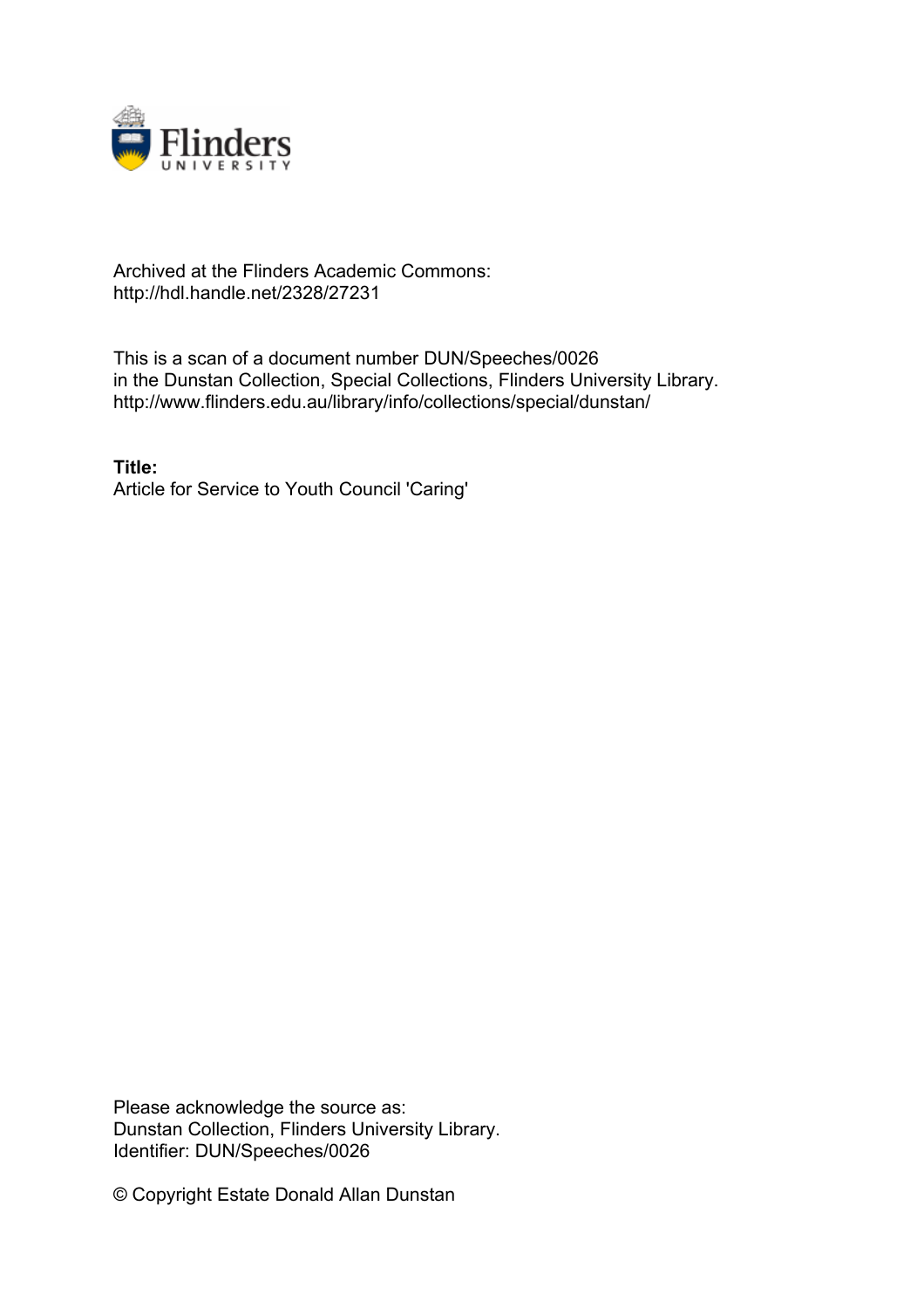The young people of today are having to accept greater responsibilities at an earlier age than ever before. Many of the pressures of modern industrial society affect the young more than anybody else. There ia, for instance, the strain caused by the emphasis placed on educational attainment within a rigid and inflexible structure. Then there are advertising pressures and job responsibility, which push the young towards socially-acceptable conformist goals, many of which they resent.

These things pose a tremendous challenge to young people. They are struggling to find their own identities at the same time that they are first subjected to the pressures of contemporary life. The majority accept the challenge and act with considered responsibility.

It is because of this clear acceptance of responsibility by young people that I believe the age of majority should be lowered to 18 years. It is very difficult to act responsibly when one is not trusted with responsibility, not allowed to exercise judgement, and not respected for one's opinions.

Young people therefore must have the opportunity to act as full members of this society. My Party proposes to give thom this opportunity.

However, society must also provide for those who have been slow to learn or recognise its demands.

The State and Commonwealth Governments are involved in the provision of youth and welfare services, but there is still a great deal to be done. And then again, many young people refuse to avail themselves of the facilities provided, or are ignorant of their existence. Again, young people beyond a certain age cannot be compelled to use these services.

**../2**